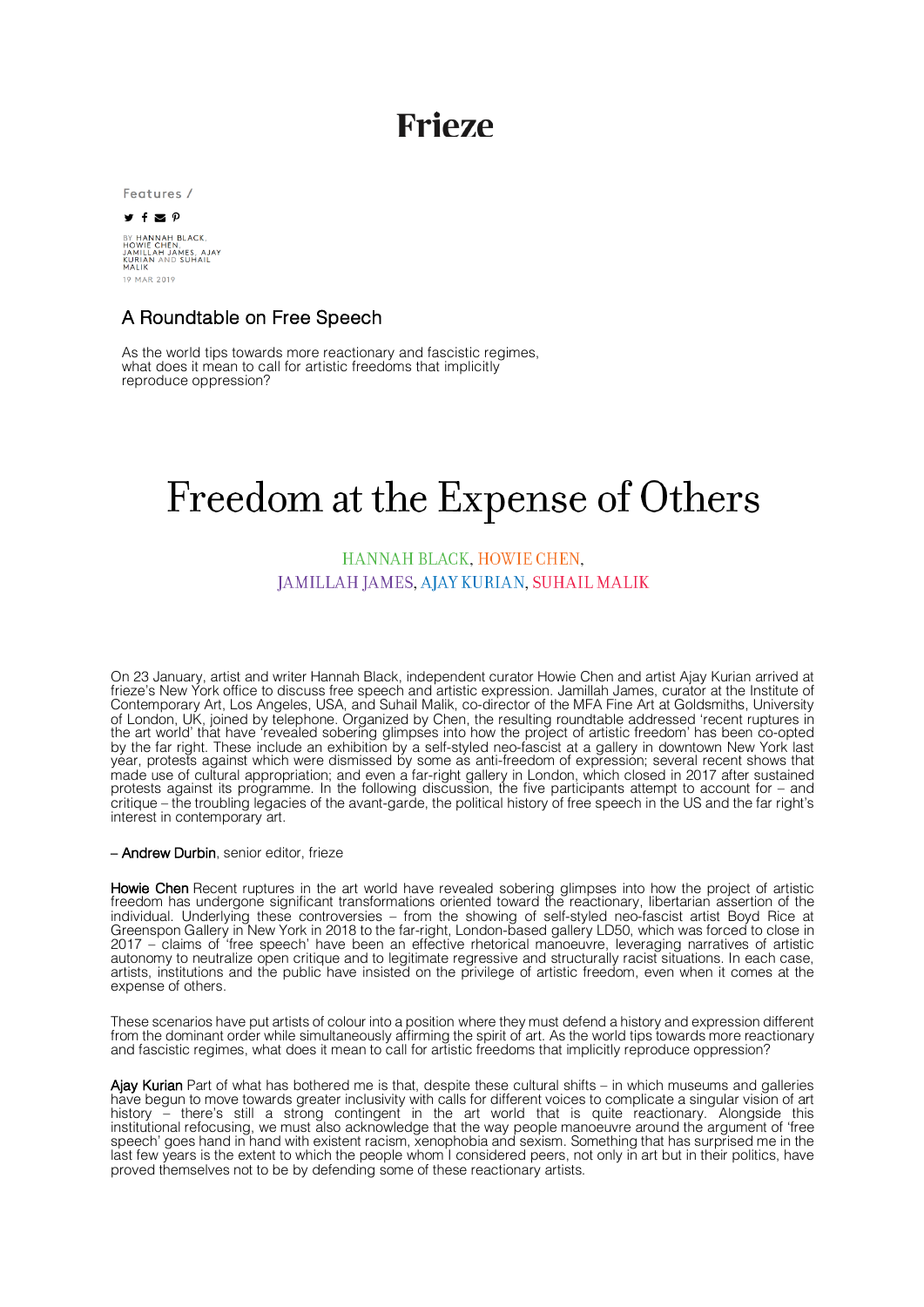Hannah Black When we talk about free speech, it already feels like we're ceding ground to the right. I find it hard to believe that there's so much faith in the idea of some Habermasian public sphere, where everyone speaks freely. It's obviously not real.

HC In a way, to talk about free speech is to engage in a rhetorical distraction within an existing order.

HB Free speech bears the traces of its specific history as a concept, which is entangled with the material histories of domination that were attendant to the earlier stages of US democracy – or any democracy, perhaps.

**AK** Yes. How reactionary forces utilize the concept of free speech isn't just symptomatic of structural degradation, it's foundational. To even talk about the First Amendment of the US Bill of Rights is to speak about the origins of a decrepit form of democracy that never delivered on the promise of egalitarian free speech in the first place. It was always already situated within the form of domination.

I haven't read Michel Foucault for a long time, but I was thinking about how he tracks, in his lectures of the late 1970s at the Collège de France, a monumental shift in sovereign power. In the 17th century, the king, queen or president determined life and death in an immediate fashion; whereas, with the advent of liberalism and new forms of biopolitical governance, there has been a move to a soft agency, in which the power of the sovereign is distributed into various systems of indirect governance. The need to kill has gone; now, a system can simply 'let die'. An individual isn't responsible for what lives, but a system can perpetuate life or, as Foucault says, can 'make live'. What do people preserve? What are they spending their energies fighting for versus the things they remain utterly silent about?

HC Suhail, in the wake of the controversy around LD50 gallery in London, you succinctly outlined how contemporary art is particularly susceptible to hosting and reproducing regressive positions. How does this mesh with the counter-normative narrative of art – about pushing boundaries and being open?

Suhail Malik It's related. I think, to the legacy of the avant-garde. But, before elaborating on that, we also need to think about how and why art is a really good venue for the far right to exploit. That's not so far from the history of the avant-garde, which had an avowedly neo-fascist tendency, particularly in the first half of the 20th century. That tendency dissipated and became difficult to articulate directly after World War II – also because of the demise of the kinds of modernism that neo-fascist avant-gardism signed up for. Today, that demise is the move away from a programmatic modernism to contemporary art. Instead of presenting a prescriptive message heralded by a daring avant-garde movement, however, contemporary art restricts itself to claims of individual, and therefore innumerably plural, assertions. The 'hearing of new voices no matter what' assertion that is central to contemporary art's self-legitimation, then, is not only a mutation of the avant-garde claim against standardization and limited thought; it is also a best-case liberalism.

The difficulty for contemporary art when confronted with far-right entryism now is that free speech is assumed to be the basis for the plurality of individual voices. Even if a message of violent oppression is being espoused, doing so on the basis of free speech gives you a pass. The trick mobilized by the far right is to position their noxious, violence-baiting assertions as the 'at-last-free' views of individuals who would be oppressed otherwise. Like every other anxious liberal, contemporary art as a historically defined set of praxes is defenceless against this claim because it has relied on that position for its own validity. Where struggles in the contemporary art sector can be more generally instructive is in considering how to counter the articulation of toxic views without sacrificing the very thing that makes contemporary art what it is.

HB I've been trying to think about the appropriative vitalism of modernism as a constitutive trace of contemporary art. I'm wondering whether this era of critique, of noticing the ways modern art has historically relied on racial thinking – its borrowing from a perceived outside full of nourishing but incoherent energies – might actualize something you've been talking about for a while, Suhail, which is the abolition of contemporary art as such. In a sense, the Western discovery of abstraction is more about a specific Western history of figuration; abstraction was arrived at through an injection of this different visual language that comes via the colonial encounter. There's an example in Peter Linebaugh's The Many-Headed Hydra (2000) about rich people eating medicine made from the dead bodies of poor people and 'Libyans'. Maybe that's a literal expression of the same process, in which certain forms of visual innovation are made possible by borrowing from an outside.

In a way, the right-wing fear – 'Why are you being so mean to art?!' – is correct. Making art accountable to the history of race is actually an attack on a foundational structure of how modern and contemporary art has worked.

HC Maybe we can think about the reactionary modes of cultural and representational appropriation that are occurring in art now as symptomatic of an entropic Western system: the artistic gesture as a deliberate grab of what is perceived as outside of the artist's purview – whether it is claiming the 'free' use of certain imagery, subject matter or even positions of victimhood.

SM Vitalism was common to both left- and right-wing modernist avant-gardes: what remains of it in contemporary art is the commitment to subverting or countermanding the fixity and stabilization of norms and standards. While the free speech of the public sphere was an attempt to act independently of despotic power (the monarch, the church, etc.) and so was directed to undo imposed requirements of absolute power, it also established new standards and norms – those of the bourgeoisie, who were in turn attacked by the avant-garde. It's worth remembering that this establishment of free speech – which set the template for the argument against censorship<br>– wasn't just everyone spouting off whatever they wanted. Free speech was validated as a way to undo the despotism of absolute power and establish a collective sense of what the rational, good thing to do would be. This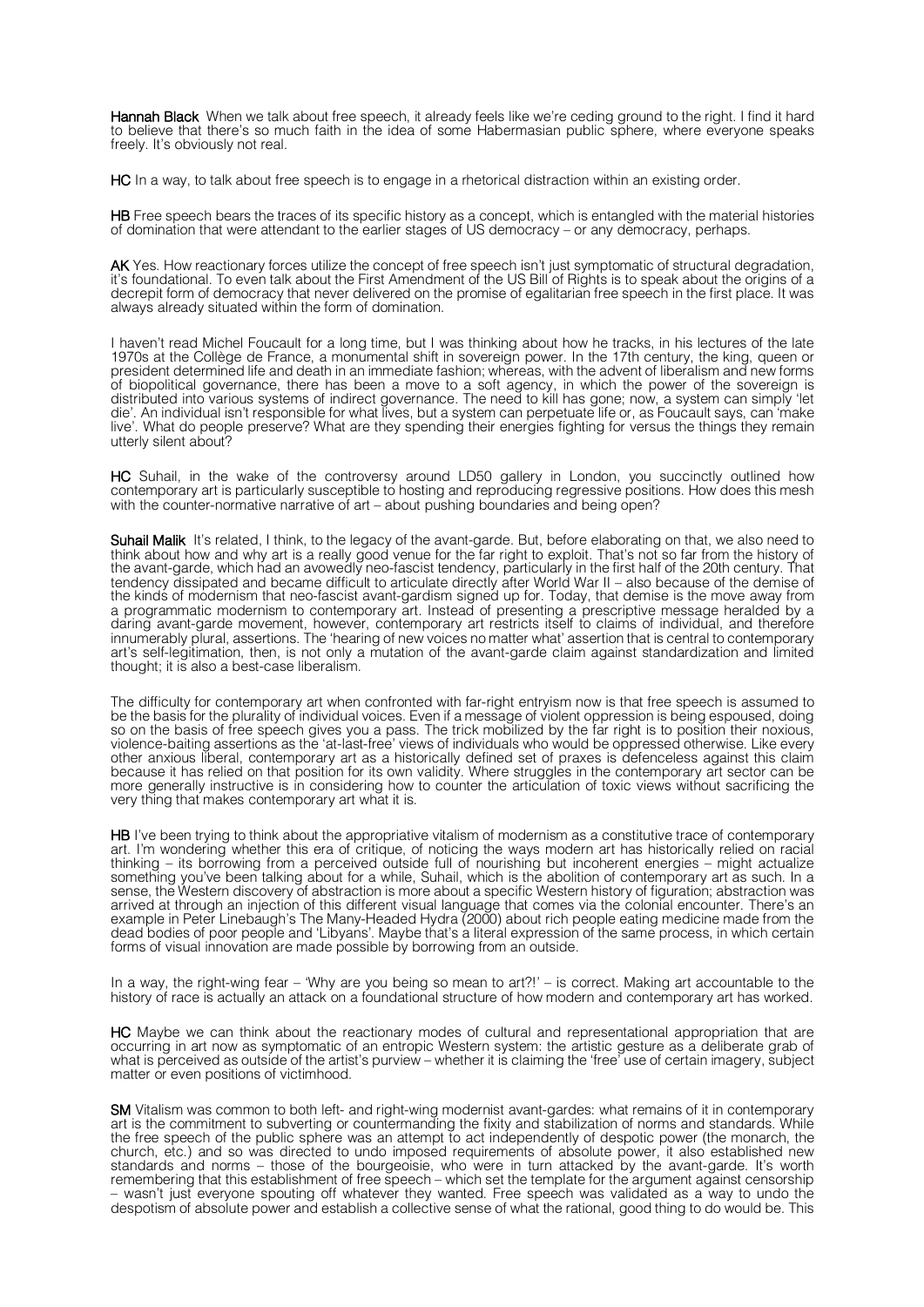conclusion was reached thanks to people speaking freely to one another. It assumed the commonplace, which is certainly culturally specific and relied economically on colonial extraction and a rapidly developing mercantile capitalism. Free speech in this formation assumes, and is directed to, a set of normative structures that would be improved by a collective use of common intelligence. Contrast this to the demands for free speech today, especially as it is propagandistically performed by the far right, in which anything that is said is, per se, a testimony to freedom. Of course, that's a cloak to give their vicious messages validity. Two things are striking: first, that free speech as an end in itself makes no sense in terms of the history of the public sphere that originally supported it; free speech that doesn't contribute to collective intelligence goes against the imperatives of the public sphere. Second, that such a stance is more or less an avant-gardism.

HB When Greenspon Gallery was criticized for showing art by Boyd Rice, I was naively surprised by the reactions of some of the people I know socially in the art world. At best, you could say that they didn't seem that bothered if they were aligning themselves with a fascist or not, which seems extraordinary to me. Why would they rush to defend someone who is celebrated on Stormfront forums as a white-power inspiration? But what's being defended is a norm of transgression. What they are supporting in the name of transgression is actually an intensely restrictive norm that paradoxically and wrongly understands itself as transgressive. Perhaps this is one of the reasons why some of these otherwise hard-to-understand pro-fascist political positions develop.

HC I would go even further: these people are not just being counter-normative for the sake of it. These transgressions seem to rely on the perspective that liberal ideology is now the constrictive norm of the art world, that to be counter-liberal is somehow identified as being avant garde or, at least, masquerading as avant-garde. The other interesting twist is that, historically, in art, the counter-normative position is adopted from a place of powerlessness. This new quasi avant-garde is no longer marginal but located deep in the art world. In fact, you can make the argument that this counter-normative stance emanates from a position of real power. With Rice and the artist who he showed alongside, Darja Bajagic´, or even the recent Kai Althoff show at Tramps in New York's Chinatown, there is already a robust art-world apparatus – social, critical, institutional, market – that supports problematic positions of appropriation and even gentrification.

AK It's fascinating. When people do learn the impulses and historical motifs of how freedom articulates itself, those girding structures fall by the wayside and an aesthetic without context plants itself instead. Punk music immediately comes to mind or Kanye West's embrace of Donald Trump's 'Make America Great Again' ha]t. Decontextualization appears to be so foundational to contemporary art-making that, when you attempt to rescue context or history, it feels too responsible, like you're tattling on the cool kids, when it's actually an attempt to keep us from ignorance.

Jamillah James After years of being part of the experimental music scene, I'm reminded that this notion of coolness is still very much at play in our various corners of the world. Coolness functions as a way to counter what is an officially acceptable way of behaving. Rice has been a spectre in experimental music for a number of years and people have tried to call him out during that time, but not very successfully because he has many defenders who argue that we should let him make his work or writings because they're cool, or because he's affiliated with this person or this act or this band. It becomes cultural currency. There will always be those artists who reveal a conservative undercurrent in the art world, even as their work dresses itself with coolness. As one of the few black women in that scene at the time, having to hear that bullshit over the years has been really tiring. So, when it traffics into the art world, it's exciting to see people actually calling it out, but also disheartening how many people defend it as well.

HB My friend, the artist Kandis Williams, said the other day: 'That's always been white-boy cool: it's one-third Nazi, one-third architect and one-third NBA.' But I was still surprised by the reactions to Rice. Maybe I was naive to be. No one seemed to have heard of no-platforming, which isn't to say that people have to agree with that as a strategy, but it was striking to me that such a fairly basic left concept was so unfamiliar. In terms of a critique of capitalism, few people seem to have read anything more in-depth than Mark Fisher and a lot of people don't understand the critique of Fordism, so their critique is basically a plea to return to Fordism and the family wage. They don't understand or care that capitalism didn't suddenly start being bad with the advent of what's been sloppily called neoliberalism. They don't understand the profound links between capitalism and fascism. Maybe art schools are partly to blame, plus the long tail of McCarthyism.

AK The people who wanted to speak up during the controversy around Rice's show declined to do so because social media, where many public debates now takes place, is so toxic. And there is no other way to be heard in a situation like that – or so it would seem. The voices that countered the prevailing narrative of free speech and censorship once again fell mostly along racial lines, with many white artists not only supporting the show but making it their cause to fight for the sanctity of an artist's voice – as if their liberty were ever in question.

Many artists of colour whom I spoke to were in agreement that it wasn't about curtailing freedom. The graphic designer for Rice's Greenspon show posted the flyer he'd made on his Instagram account and wrote that people wouldn't get to see it because of the 'brown goblins' of New York. And I thought: good, I'm not crazy! I knew that at the heart of this was loosely veiled racism dressed as edgy and – importantly – formal art, but here it was finally exposed. Yet, his post made no splash, despite coverage from Artnews. Instead, the conversation turned around the idea that there was some secret email network of artists powerful enough to shut down exhibitions; that the real problem was them, not a washed-up neo-Nazi who was given a show at a reputable New York gallery.

HC There seem to be differing concepts of free speech in these cases, which are inconsistently enforced and distributed. For example, people are anti-censorship over an exhibition or artwork but are also intolerant of conversations on a private mailing list or protests in an open letter, or even a painting. The public unease and press censorship of Hamishi Farah's Representation of Arlo (2018) – which, in response to Dana Schutz's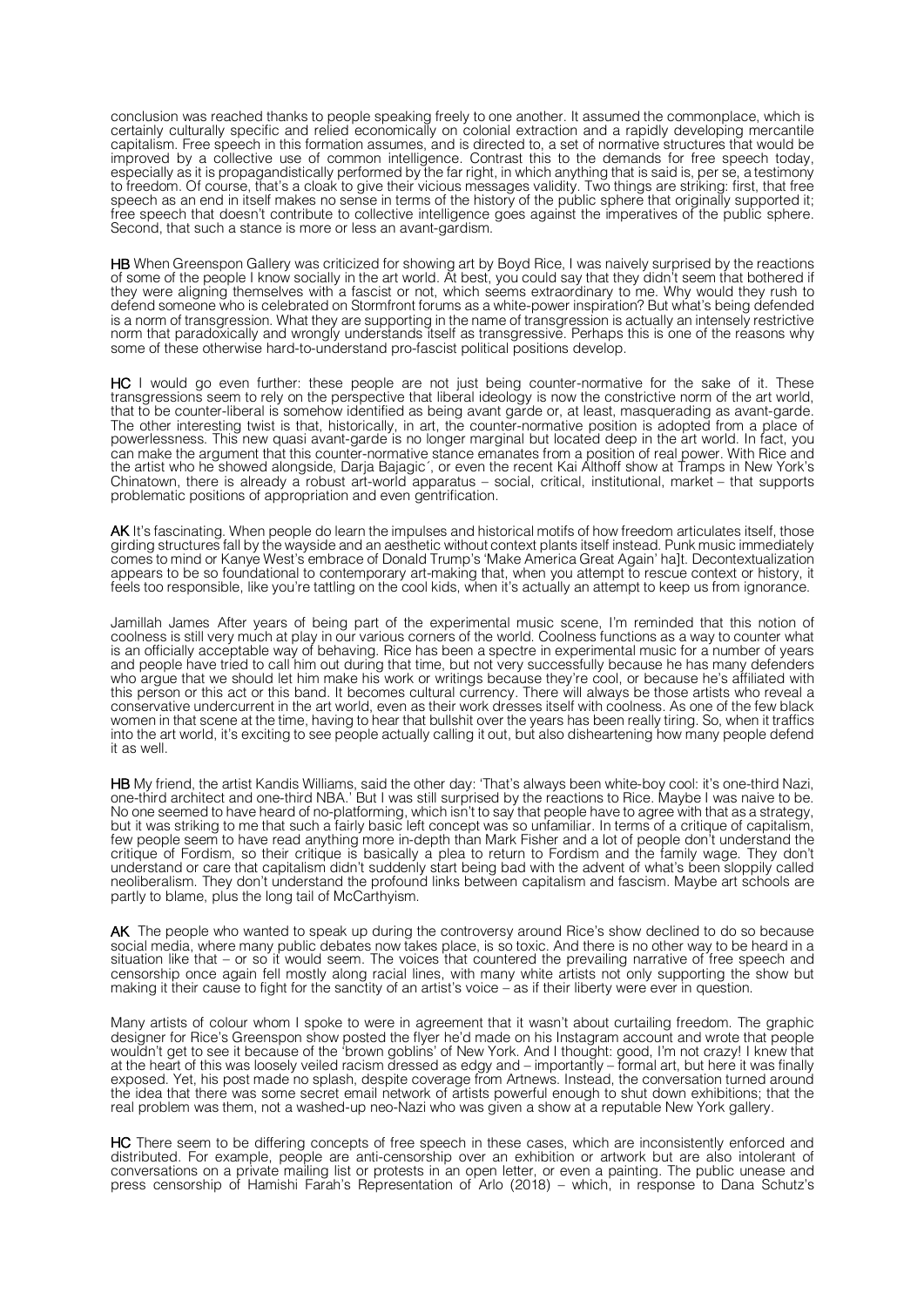controversial painting of 14-year-old lynching victim Emmett Till, Open Casket (2016), depicted Schutz's son – underlined the different freedoms, representations and transgressions allowed in the art world.

JJ Censorship and critique are two completely different things. If you're calling something out as racist or sexist or misogynist, then that's entirely different from what artists – particularly those of colour, women and or missgymet, then that's entirely different from what artists – particularly those of colour, women and LGBTQ<br>have endured for trying to advance what we understand as free speech. Time and again, cultural workers in the arts have been held to completely different standards. Free speech isn't necessarily free for some of us. There will always be greater consequences for calling things out than for just letting them develop unquestioned.

At the end of the day, whether people choose to protest a museum because its board members support abhorrent causes or not, things will continue regardless; institutions will find money another way. With musicians and the music industry, when people protest shows or don't buy tickets, that impacts the club owner very directly; museums are more resilient, unfortunately. But I hope that people still feel invested and speak up; don't let people of colour in the art world do all the heavy lifting in calling these things out.

HC Music has a better clearing house for this type of conflict. When the same issues leaked into the art world, it became evident that there weren't adequate tools, concepts or strategies to articulate the problem for everyone involved. Instead, it was reduced to questions of who had the right to free speech and artistic expression; that if you don't unconditionally support it, somehow art will die. It was on these grounds that those who expressed concern over the exhibition were neutralized and counter-trolled. Protests over museum funding are met with the same arguments: if we vet financial backing, institutions will have no money and artists will starve. This attitude weirdly conflates the 'free' spirit of art with neoliberalism; art and capital, in this formulation, need to be radically unobstructed. It's a cynical position because it doesn't acknowledge the possibility of real discourse and structural reform in art.

SM I find myself in the unusual position of wanting to defend the art world because my sense is that manifestations of the far right in art become major issues. Very quickly, there's a fairly clear intention in terms of revulsion, antagonism and mobilization against these eruptions. And what happens through these reactions is an implicit articulation of the critical norms in the contemporary art space. For me, this is actually encouraging. The issue raised by the closure of LD50 was: either free speech or protest against far-right entryism into and through art. Protests don't happen around every show: only when there's a presentation of racist, homophobic or sexist work. And, importantly, these protests seem to articulate norms and expectations in the field of art, especially as to what its critical imperative should be. The question is: what actually are our norms?

HB I want to inject a slight note of scepticism. Based on what you're saying, you'd have to conclude that the most strongly held norm of the art world is not to be cruel to animals.

**HC** There certainly seemed to be a swifter institutional response to animal-cruelty protests over the Guggenheim's 2017 show 'Art and China after 1989: Theater of the World' than to controversies in the art world involving race.

There is a gap between what we understand as evolutions in criticality – the idea that with each controversy there is some reaction and reform within the critical discourse, as Suhail describes – and the real, lived experience of these events, especially from the position of the protester. As Ajay laid out earlier, when somebody contests, they are invariably in the minority and instantly put on the back foot in terms of rhetoric and the response to their protest; then, they disappear. The victor is the dominant artist, the institution. The asymmetrical power relationships are maintained; it's just business as usual.

SM My sense is that, if this far-right entryism through art is to be effectively contested, we need to be clear what art's norms are and should be. Unless we articulate them and start enforcing them, then we're going to stay on the back foot, especially around free-speech claims. Liberalism won't help anyone here. The successful campaign against LD50, which made it very clear that there was no space for galleries to be presenting near-fascist practices and discourses in London, taught some valuable lessons. The organizers of the campaign are to be congratulated for setting such a clear standard.

HB Unfortunately, it didn't play out like that here in New York. People in London did a much better job in their response. Here, it's not the case that the right is always seen as bad. Maybe that reflects a difference in material conditions in the two cities, or it might be that some people just aren't trying hard enough.

HC It does feel different here: the emergence of a post-critical nihilism has made both New York-based critique and mainstream liberalism its 'edge lord' target.

HB I almost want to say that maybe it's fine for everyone to be an edge lord. The problem is that there are existing situations of violence and it's a time of intense historical wonderment and reckoning that we're in right now, which has lent extra urgency to these questions. Sometimes, a critique is being made not as a specific moral attack on one individual artist, but to open up a set of questions. Sometimes, circumstances present us with some Walter Benjamin-style dialectical image and, suddenly, we can somehow see all the way back through history, and it's here with us. The subject of race is so heavy that it makes people feel frightened and contemptuous. But I think these questions could be read much more lightly, even playfully. Perhaps playfully is the wrong term, but then I think about how I'm asked to see swastikas as a playful and provocative use of imagery. These moments of historical eruption are interesting in that they are not only moral claims. I often feel ambivalent about the way these intensities get re-contained as basically uninteresting moral dilemmas about the ethics of art.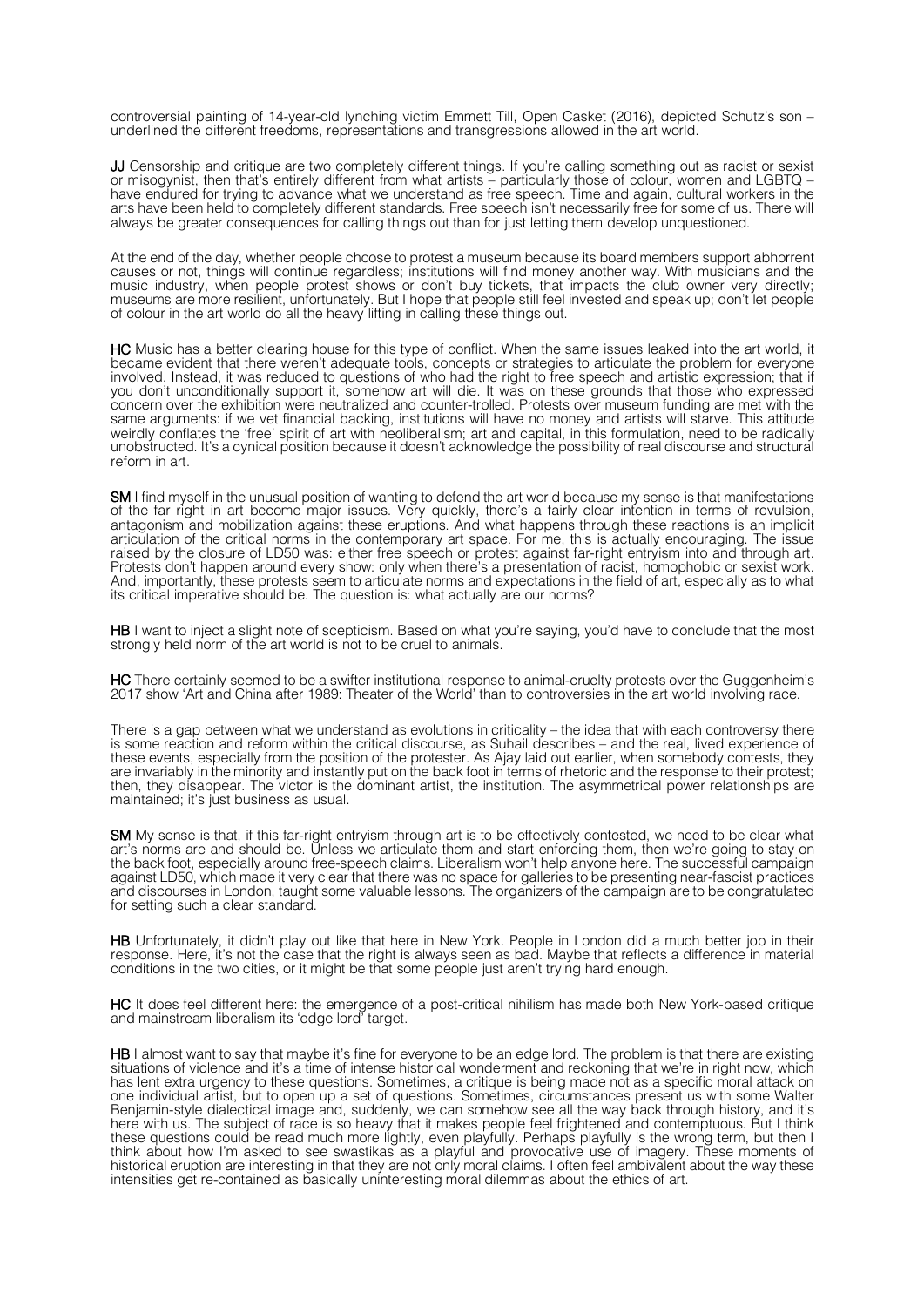AK If we're talking about norms, then there has to be more to a position than just adopting an unhinged, negative standpoint.

HB I love negativity.

AK Negativity is absolutely necessary but, without context, it can also be the engine of repression. There's no escaping that possibility, but I think it helps to understand negativity as tactically useful rather than as an end in itself.

**HB** In terms of pro-transgression people, I'm not saying they're all necessarily baby boomers, but I think they carry the trace of that generation, which believes – regardless of how established and knitted into the social fabric you become – you still inherently represent a force of transgression. The thing that makes these people uncomfortable about certain strategies deployed by artists of colour or queer artists is that they're too affirmative: these are artworks that don't look like art because they affirm collective identity or history, or they aspire to be therapeutic interventions. That is my maximally generous reading of what some people's issue with the current prevailing mode of critique in art is. It's an issue I also sometimes struggle with in my own work.

The affirmative nature of many strategies used by artists of colour is, to an extent, problematic for some of the norms of transgression within contemporary art. These strategies are not formally transgressive, in that they don't rely on explicit negation, but they do have a literally, technically transgressive relationship to some of the operations of a predominantly white-coded contemporary art. I'm also thinking of the ways that black American art has, to some extent, a parallel history quarantined from white US art history in order to obfuscate the reliance of the latter on the former.

AK This is a tangle that I've also been thinking about: is there a space where you're not bound to history but you<br>acknowledge your place in it and what you're up against? It's hard to describe but, sometimes, that affirma specifically thinking about marginalized communities and how they necessarily have to affirm one another and affirm history – feels almost too much of a responsibility. How do you find a place where you can be irreverent or irresponsible while understanding the dialectic between individual and history, structure and contingency? There's no speech that doesn't come with baggage. And, if we can start to give sense to the baggage, then that could also empower people to speak differently.

HC Circling back to the beginning of the conversation, perhaps the current instinct to transgress norms, either by the right or the left, is born out of a collective frustration with the ham-fisted way liberal critique has manifested in institutions. For example, how can museums seek to represent everyone but also underwrite the narrative of artistic individualism? There is an underlying contradiction here. How can institutions also reform and become more complex?

JJ I think there just has to be a commitment for people to want to do that. As someone who works in museums, I can tell you that the institutional system has its own structure, norms and codes of conduct; it often operates in a vacuum. People are very reticent to push against that. I've been in rooms full of curators who are uncomfortable with the idea of having to do extra research or to reach out – even just to try to make shows in a way that's socially responsible and includes more stakeholders. Things are accelerating now, in large part due to social media enabling these frank and necessary conversations. Still, it seems institutions are very slow to embrace any change. As much as we'd like to see it move faster, I fear it's going to be inch by inch.

SM Until recently, my assumption – and I think that of others as well – was that most people in the art world are critically minded, left(ish) liberals. But, as these incidents in New York, London and elsewhere have shown, we can't make that assumption anymore.

This issue comes up increasingly when teaching emerging artists: what to say to students who are endorsing views sympathetic to the far right, ethno-nationalism, white supremacy, Trumpism and the rest of it? Condone the work because it reflects the students' interests? Engage with these proposals on their own terms, as though we didn't have commitments of our own? Or maintain that it has no validity because art has been part of historically progressive tendencies (with qualifications, of course) which are to be maintained? This last is no longer an automatic position.

AK The problem is I'm not even sure people on the left know what they stand for. Sometimes that's the case but, maybe because there's been such cognitive dissonance on the left, at times it appears a little confused, as if they don't know the stakes, or they simply throw their hands up in the air.

HC It may appear that people are stultified but it might also be the case that the system is rigged against those who have something to protest. I then wonder: how do we misidentify ourselves as being the censor? Those logics are inherent to this rhetorical argument: if you are the censor, you're going to kill art and, by default, destroy culture. In this context, freedom is presented as a zero-sum game.

HB 'Identity politics' is another disaster phrase that I don't want to use. But insofar as identity politics is an idea of a pure representative function – where you get artists of colour to work in galleries and that automatically means you have good politics – it is a problem in art. Different artists of colour have different political or anti-political viewpoints. And curators or institutions should be able to distinguish between these and not assume that the work's politics are entirely captured by the artist's identity. I often feel depressingly unsure whether curators and white art audiences can distinguish between someone like me – I see my work as informed by Marxist and black radical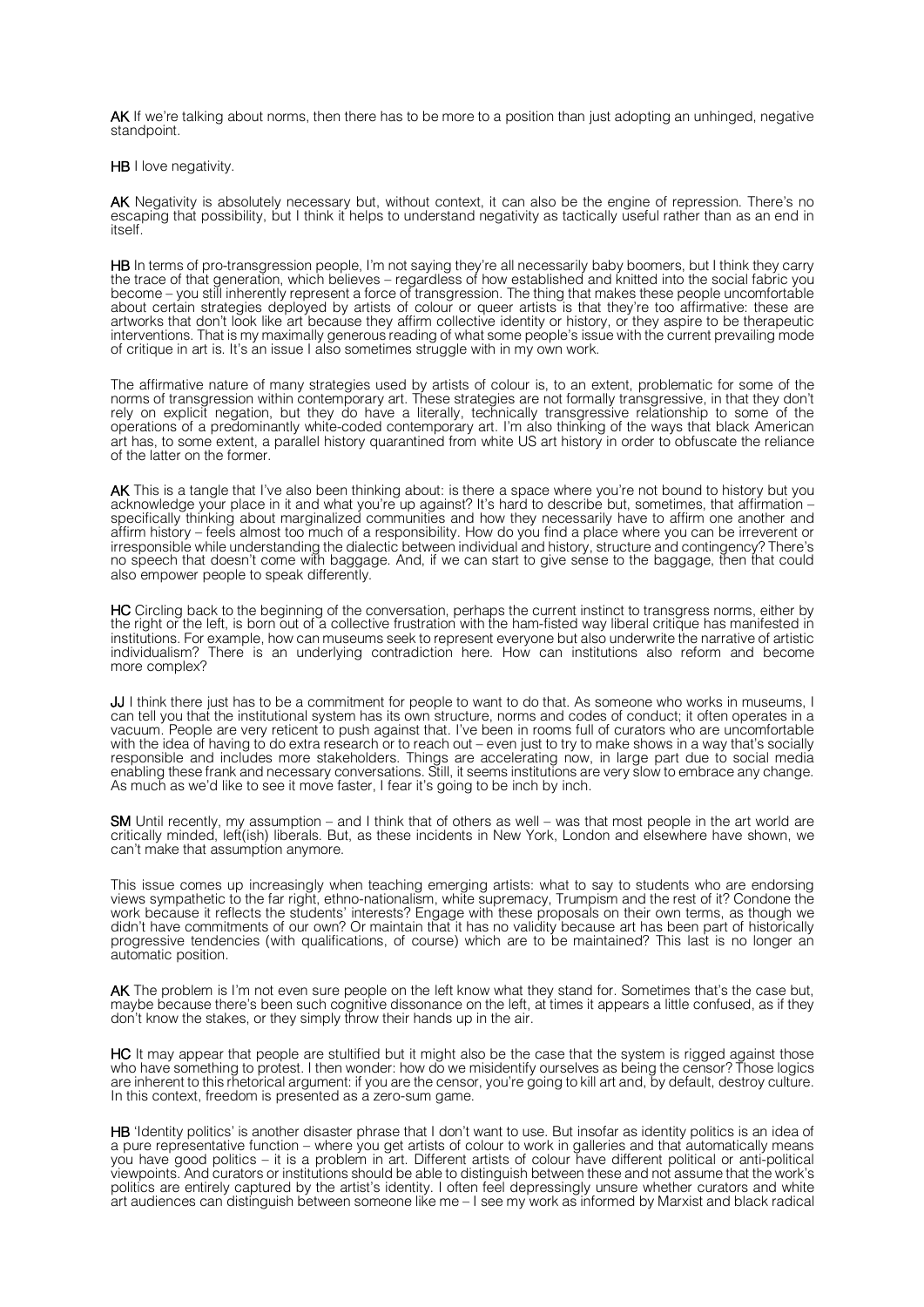traditions, which are to the left of liberalism – and someone who has what I'd view as a more classically liberal stance, someone who is invested primarily in inclusion and cultural activism. Of course, that's partly my fault if my work isn't clearly conveying my position, but I think there's also a systemic issue at work here. I'm curious to hear Jamillah's opinion but I feel some curators and institutions aren't keeping up.

HC I do think it is a deficiency in curatorial and critical discourse to adequately communicate the subtleties of artistic production today, especially when it is about race and representation. It takes effective critical tools to communicate that to the public, through programming or text or whatever. As a curator, Jamillah, is that something on your mind in terms of presenting artists from different subject positions? How do you create nuanced difference?

HB Or, how do you not collapse politics and identity in this moment?

JJ One of the things that I do, which I think is quite helpful and might be a departure from other institutions, is refusing to name the marker of difference that the artists may have. So, we're not holding artists of colour or queer artists to separate standards or treating how we introduce their work to an audience differently than we would a white, male artist. We wouldn't ordinarily state in the didactic or press materials that an artist was white and male, so we avoid doing so with other artists unless it is explicitly necessary to the work.

It's not just operating with that standard, however: it's also being very clear with my colleagues at the institution about the ways in which we should be discussing or highlighting the work, rather than focusing on seeing it specifically and almost exclusively through the lens of identity. I think there are ways to show the work that grapple with those ideas without being overly direct about it. I'm trying to find new means of bringing those conversations to the fore so that the audience can approach the work in a more sophisticated way: starting with the object or the image and then fully unpacking the ideas it might contain.

HB Towards the end of last year, it was revealed that Warren B. Kanders, a Whitney Museum vice chair, had profited from the sale of tear gas and rubber bullets used in Palestine, Ferguson and at the US/Mexico border through his ownership of defence manufacturer Safariland. In 2014, a loosely analogous controversy came up around the Zabludowicz Collection in London. Their family fortune originated in Soltamn Systems – an Israeli defence contractor founded by Poju Zabludowicz's father, Shlomo – and Poju Zabludowicz himself served as the founder and chairman of BICOM, a British-Israeli lobbyist group. The standard defence against boycotting these institutions is an accusation of naivety: 'All the money is bad; there are no good sources of art money.' But the question isn't if violence is normal or not; trying to render the normal violence of capitalism outrageous and unacceptable is a political process. Feminist efforts to address the problem of rape are good examples of this. Rape isn't a problem because it's unusual; exactly the opposite.

Many artists have defended working with Zabludowicz on the basis that they had to make money wherever they could. Marina Vishmidt wrote that this position is a 'fetishism of "material conditions" [that] acts to excuse its subjects from any political agency whatsoever.' And I think I agree. On the other hand, it's fun to see art institutions as providing informal reparations through giving money to black and indigenous artists. Except it's not reparations, not only because there are intense class barriers to entry into the art world, but also because the whole political question of reparations would have to be worked out formally, I mean in terms of their actual form.

JJ I think there needs to be a move away from operating on a model of scarcity – as if a donor or institution or opportunity is going to be the one and only, so therefore you can't be critical about the money that's supporting your work.

HC Suhail, you have mentioned the importance of developing criteria, or even counter strategies, in dealing with reactionary and far-right modes in art. How do you envisage this?

SM The core question for me is whether it's actually possible to establish collective formation within the art world. This seems unlikely, and not just because its diverse political commitments don't mesh well – the liberal contention – but because of material conditions. Firstly, it is global. Secondly, it's distributed. And thirdly, it holds every possible position. All of which have mitigated against any political (rather than commercial or exhibitionary) common stance, never mind collectivism or commitment.

Confronting an existential threat like far-right entryism in and through art might, in fact, first require a hard split in the art world. On the one hand, anything goes and there are no criteria, demands or broad claims. Contemporary art has evolved into this system; the only norms are commercial, infrastructural and directed towards growth. But there's another art field which is more attentive to what's being presented, why and to whom it matters. At the moment, contemporary art reproduces these two dynamics at once: the latter is the origin story it tells itself as a meaning-rich and carefully transformative praxis; the former is its commercial and power reality. Of course, contemporary art needs both to reproduce itself successfully, but it's in the process of unravelling.

To concede free speech for its own sake, on individual terms, leaves leftist collective demands and counter-<br>positions against far-right advocates on the back foot. It's worth considering if the very basis and principles o speech need to be redressed. In a way, the free speech claim is like the right to bear arms in the US, which was formulated as a means of protecting against the possibility of despotic rule. It made sense about 250 years ago, got hardwired into the US constitution with the Bill of Rights, but has now outlived its purpose – even as some cling fervently to it for reasons well outside of its original drafting. Like the right to bear arms, advocates of free speech invert its purpose to legitimize a distributed despotism 'from below'.